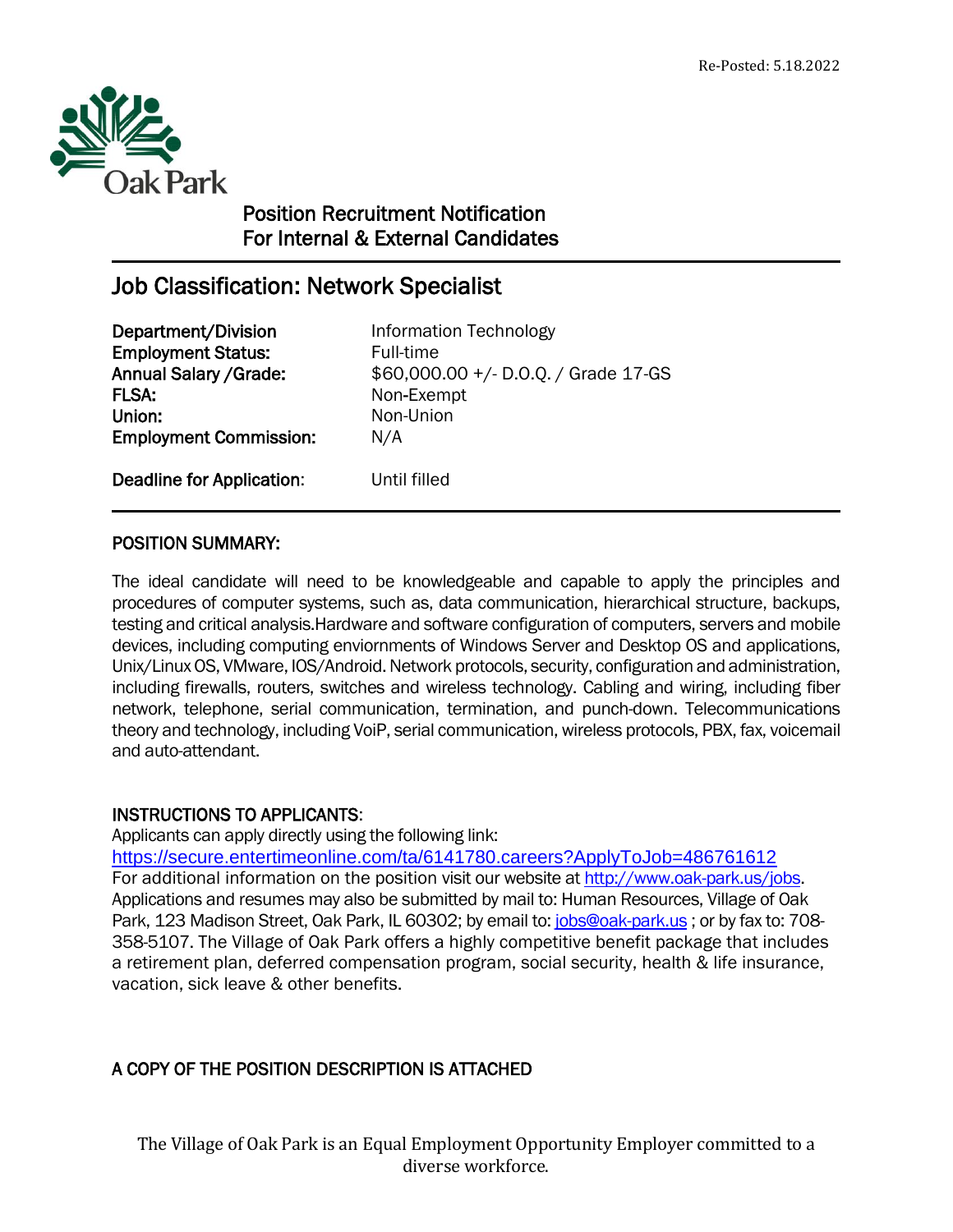

 Reports to: Director of Information Technology Department: Information Technology Pay Band: 17-GS Non-Union: Non-Exempt

### **NETWORK SPECIALIST**

*Class specifications are intended to present a descriptive list of the range of duties performed by employees in the class. Specifications are not intended to reflect all duties performed within the job.*

#### **DEFINITION**

To perform various network/system administration, computer support, and operational activities for the Village including computer system setup, configuration, and testing.

#### **SUPERVISION RECEIVED AND EXERCISED**

Reports directly to the Information Technology Services Director.

#### **EXAMPLE OF DUTIES:**

*Essential and other important duties and responsibilities may include, but are not limited to, the following:*

#### **Essential duties and responsibilities**

- 1. Ensure that best in class customer service is provided to both internal and external customers and also embrace, support, and promote the Village's core values, beliefs and culture.
- 2. Configure, test, and deploy network systems, such as, firewalls, routers, switches, wireless equipment, network servers and storage arrays.
- 3. Configure, test, and deploy system servers, such as, file, print, Internet, e-mail, database, and application servers.
- 4. Configure, test, and monitor server and end-user systems for security, such as, user accounts, login scripts, file access privileges, and group policy management.
- 5. Configure, test, and deploy end-user systems, such as, workstations, laptops, mobile devices, printers, and software.
- 6. Test, configure, deploy, and support security systems, such as, facility access system, video & audio system.
- 7. Monitor and auditing of networks, systems, and user activities to ensure security and efficiency of systems. Create scripts and reports of detail activities for regular review.
- 8. Perform and participate in disaster recovery activities, such as, backup procedures, data recovery, and system recovery planning.
- 9. Assist end-users with computer problems or queries. Troubleshoot systems as needed and meet with users to analyze specific system needs.
- 10. Ensure the uniformity, reliability and security of system resources including network, hardware, software and other forms of systems and data.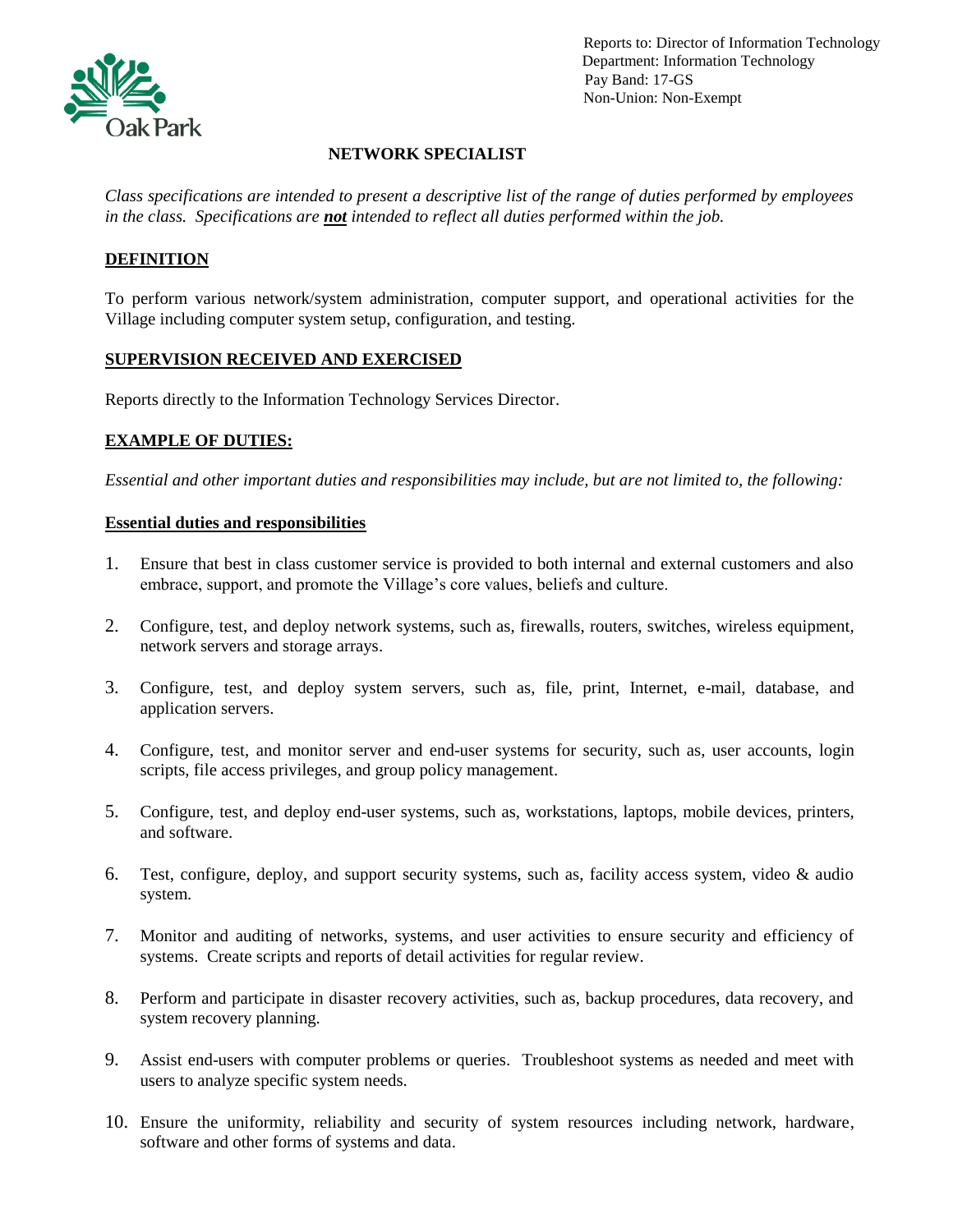- 11. Prepare, create and update user/technical procedure documentations and provide computer training.
- 12. Assemble, test, and install network, telecommunication and data equipment and cabling.
- 13. Participate in research and recommendation of technology solutions.

#### **Other important responsibilities and duties**

- 1. Train users in the area of existing, new or modified computer systems and procedures.
- 2. Participate in the preparation of various activity reports.
- 3. Travel and support remote facilities and partner agencies.
- 4. Operate, administer and manage the Village and Public Safety computer systems, including E-911 center, in-vehicle computer systems.
- 5. Prepare clear and logical reports and program documentation of procedures, processes, and configurations.
- 6. Complete projects on a timely and efficient manner.
- 7. Communicate effectively both orally and in writing.
- 8. Establish and maintain effective working relationships with those contacted in the course of work.
- 9. Perform related duties and responsibilities as required.

#### **QUALIFICATIONS**

#### **Knowledge of:**

Principals and procedures of computer systems, such as, data communication, hierarchical structure, backups, testing and critical analysis.

Hardware and software configuration of. computers, servers and mobile devices, including computing environment of Windows Server and Desktop OS and applications, Unix/Linux OS, VMware, iOS/Android.

Network protocols, security, configuration and administration, including firewalls, routers, switches and wireless technology.

Cabling and wiring, including CAT5/6, fiber network, telephone, serial communication, termination, and punch-down.

Telecommunications theory and technology, including VoiP, serial communication, wireless protocols, PBX, analog, fax, voicemail and auto-attendant.

Principles and methods of computer programming, coding and testing, including power shell, command scripting, macros, and VB scripts.

Modern office procedures, methods and computer equipment.

Technical writing, office productivity tools and database packages.